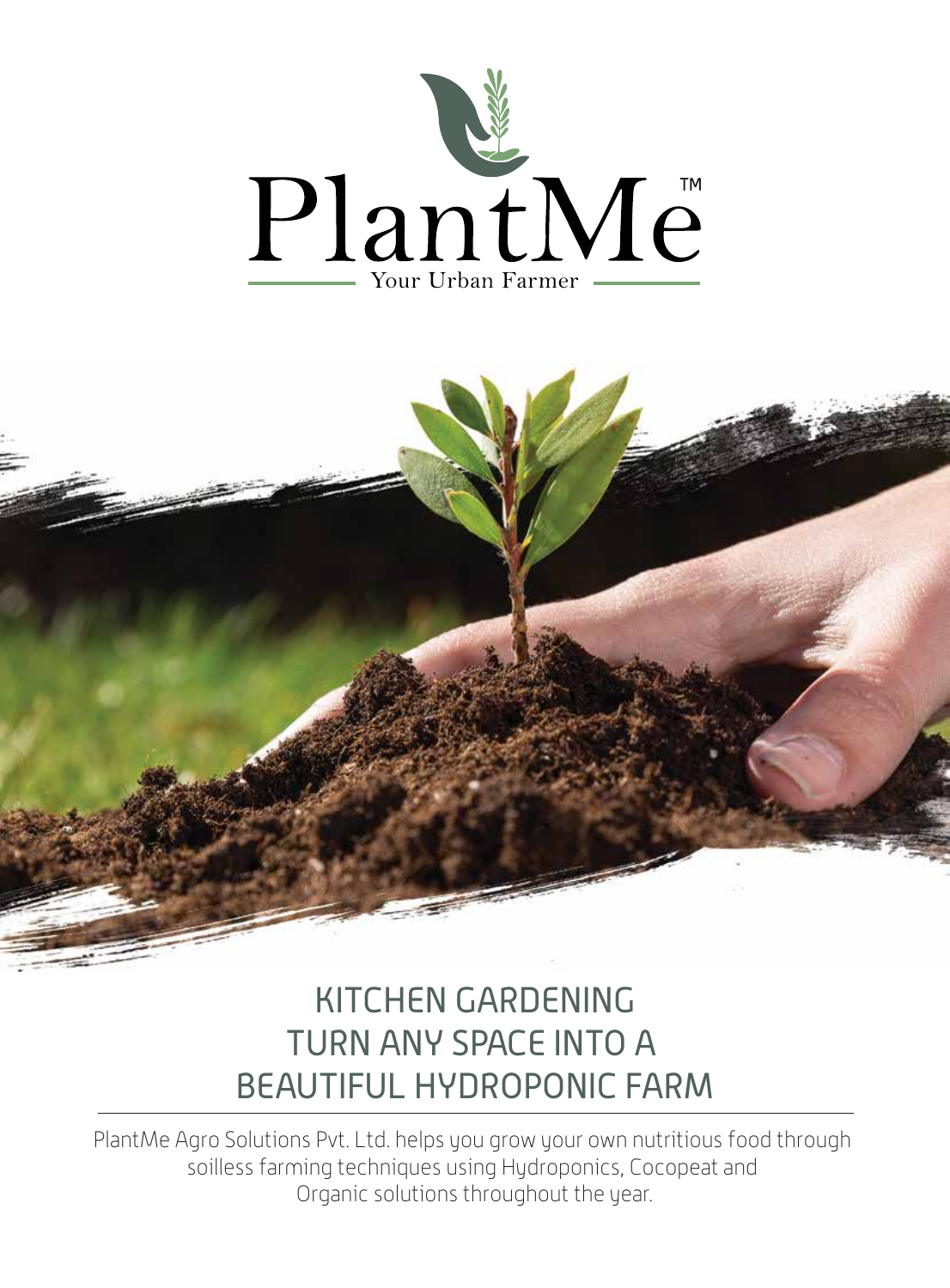

## THE STORY

Hello world! PlantMe is here. We are a brand new sustainability driven venture, run by veteran eco farmers & entrepreneurs. Our world is ever changing and this new age comes with new needs. For years, we have been suffering because of an unbalanced lifestyle and lack of quality resources within our reach. Our journey in search of healthy eating led us back to our roots, farming like the good old healthy people. With the help of technology and rigorous research we have developed ways to achieve optimum yield with minimum investment and long term sustainability. We believe, that there are others like us out there seeking natural and healthy food without any harmful additives. So here we are sharing our garden, our mantra & more....

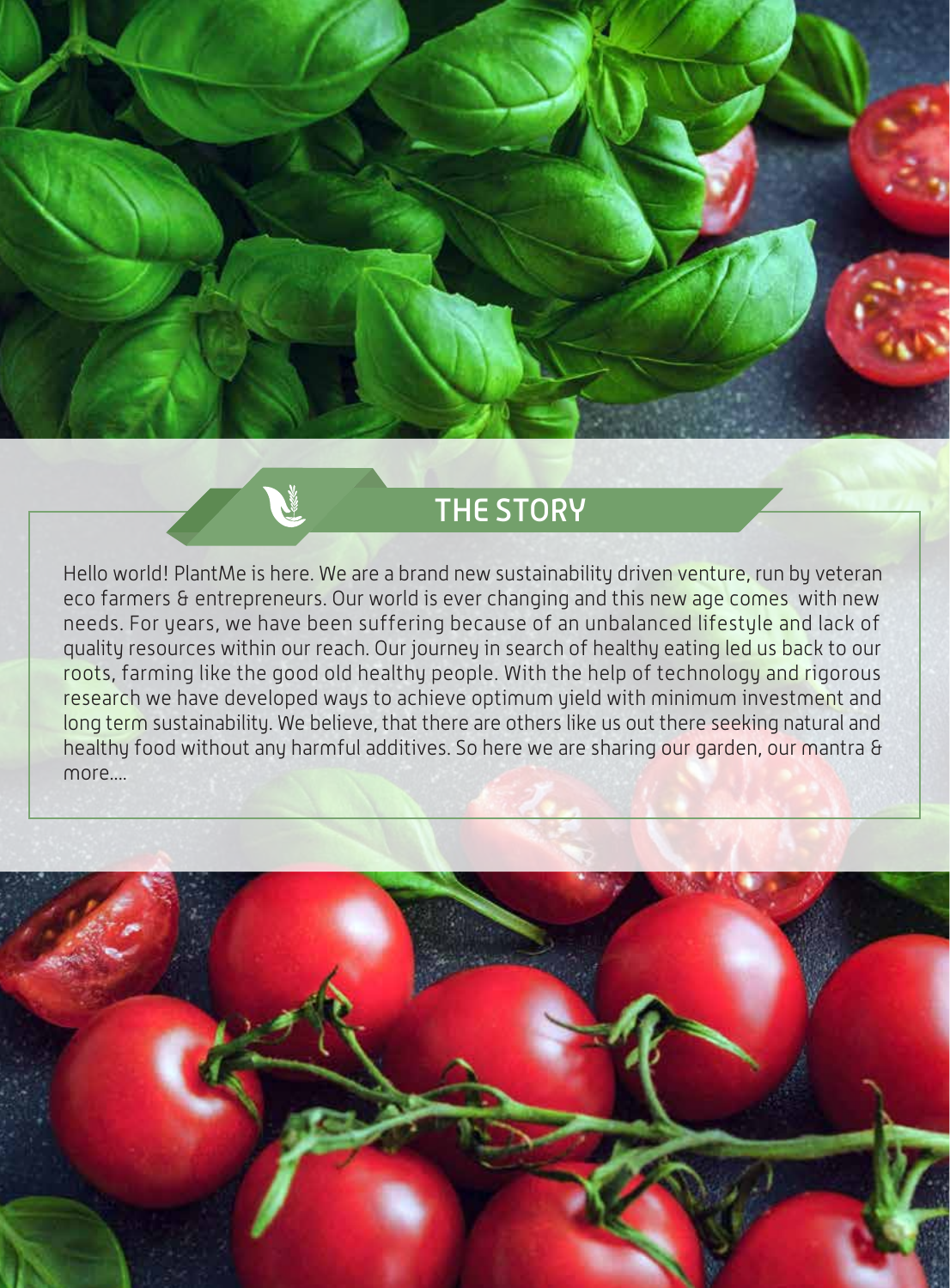## Our service and products **Hydroponic NFT system for Leafy greens**

Nutrient film technique (NFT system) is one of the best methods in hydroponics, used to grow smaller and quick growing plants like Palak, Spinach, Mint, Kale, Lettuce, Bokchoy, Coriander etc. Nutrient solution mixed water is pumped into the grow channel by the help of a mini submersible pump and unused water nutrient solution will be recycled through a drained food grade pipe. Leafy greens system can easily be set and grown, even in your shady balconies.

#### Benefits of NFT System



Easy to control pests  $\begin{matrix} 5 & 7 \\ 1 & 1 \end{matrix}$  Very modular and expandable.  $\begin{matrix} 1 & 1 \end{matrix}$  Low water and nutrient consumption.





Avoids the usage of excess growing media. Consistent flow prevents salt build up in root area.





Easy to observe root quality and health.  $\bigcirc$  Re-circulating, hence minimal groundwater contamination.

## Hydroponic Dutch bucket system for Fruity Vegetables



Dutch buckets are an easy approachable way to begin hydroponics. You can grow a variety of plants with the Dutch Bucket and also allows growers to grow large, vining, fruiting crops like Cucumber, Tomatoes, Capsicum, Chilly, Brinjal, Ladies finger and many more..!

PlantMe is helping to set up hydroponic fruity vegetable system (Dutch bucket system) in Polyhouse.

## Benefits of Dutch Bucket





Space Saving **Space Saving Flexible in size and setup**  $\left(\frac{\partial f}{\partial \lambda}\right)$  Convenient pest control





Recirculates water and nutrients  $\overline{Q}$  Great for fruit-bearing vegetables



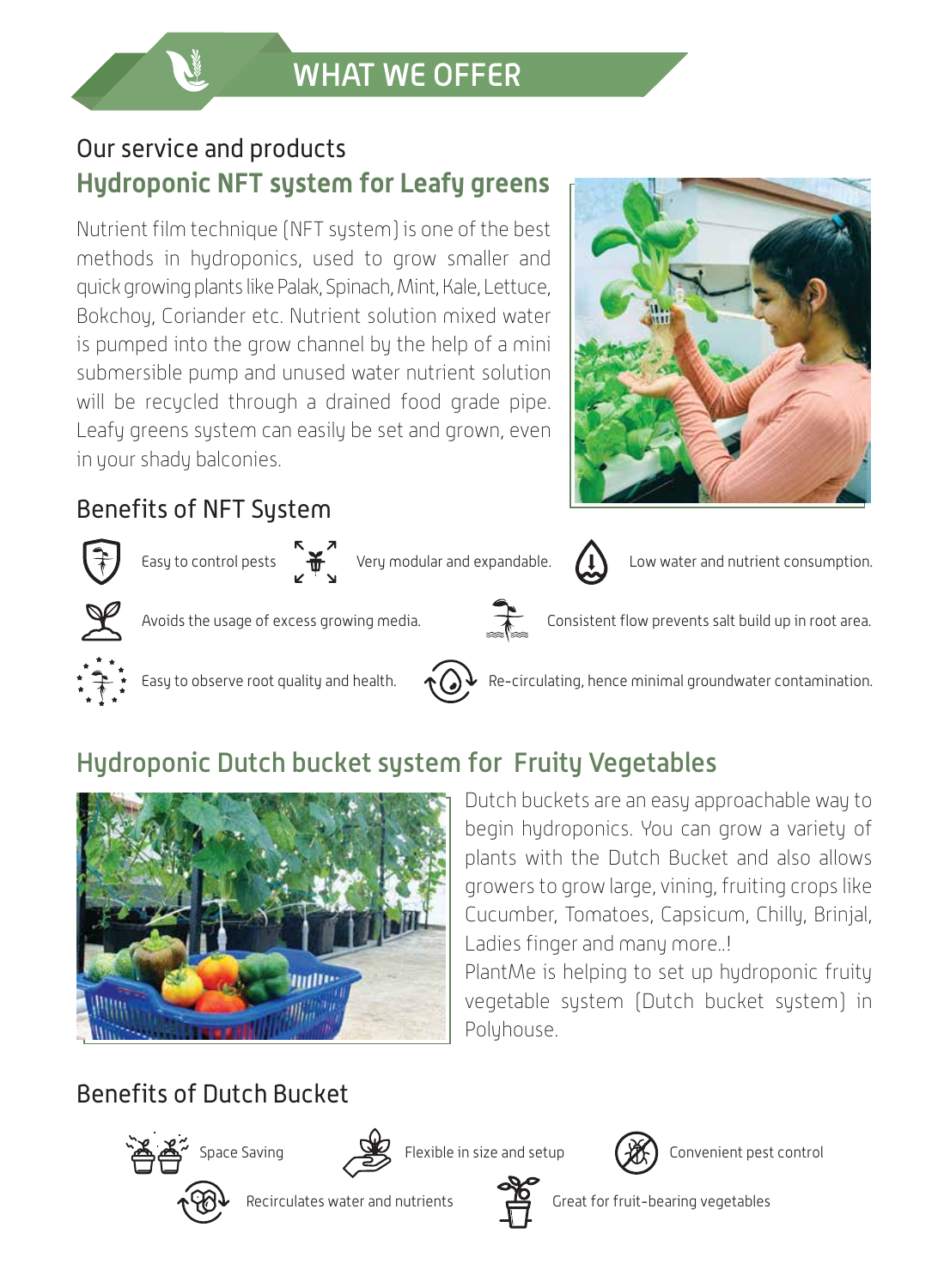#### **Hydroponics Home Kits**



Our hydroponic Home kits are compatible, eye-catching, easy to manage and perfect for your balcony and outdoors for producing all kinds of leafy greens.





High Quality Food grade channels

Rust resistant Powder coated GI pipes

We all know that a high quality input will yield a higher quality output. PlantMe hydroponic home kit will help you grow your own food in a sustainable and healthy way without much effort.

## Items included In Hydroponic Kit



Hydroponic Home Kit for 24 Plants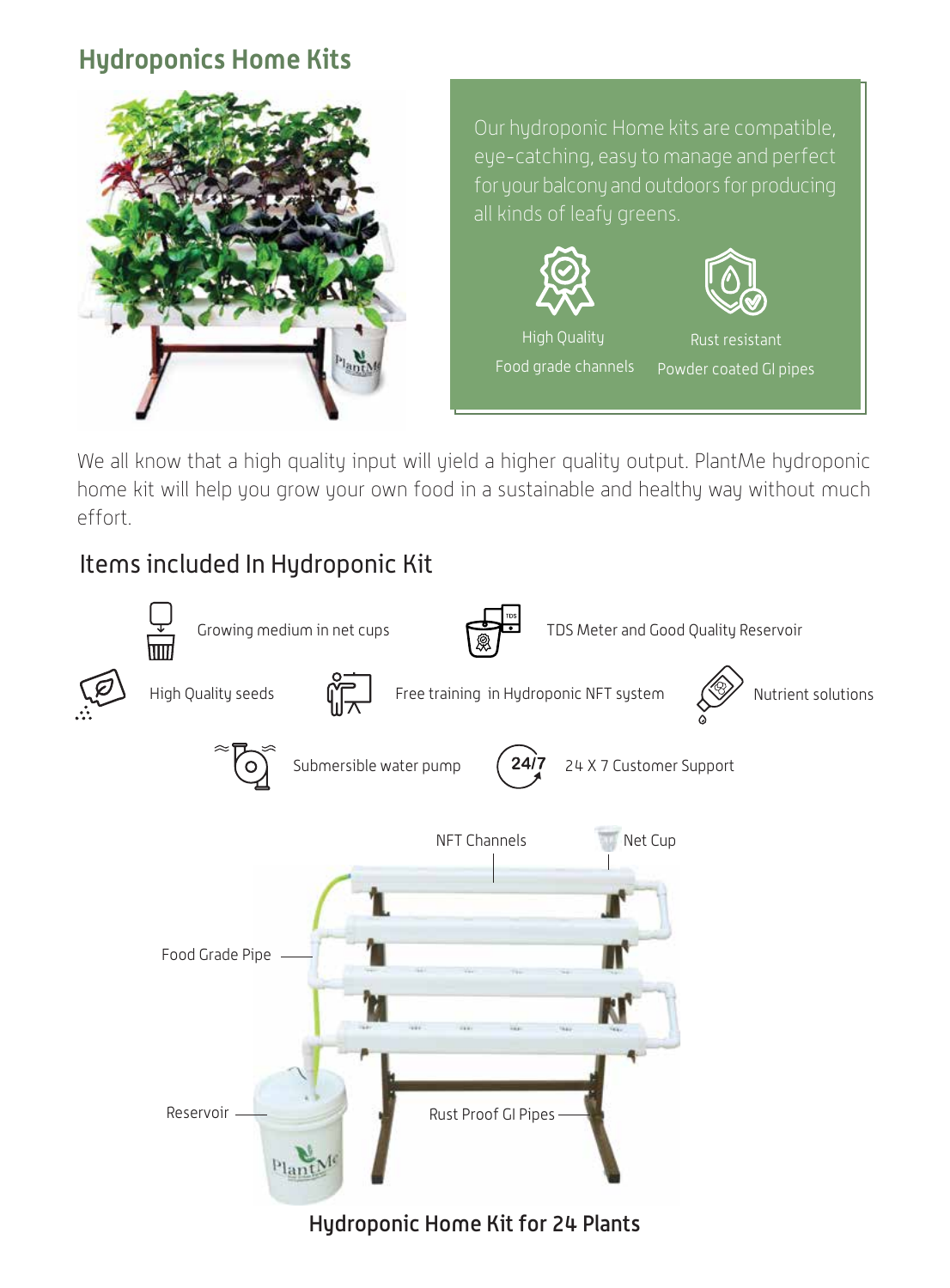#### **Ventilated Polyhouse**

PlantMe Polyhouse helps to shield crops from excess cold or heat and unwanted pests. We recommend fruity vegetables to be grown inside a polyhouse for better results.





## Benefits of polyhouse



Crops can be grown throughout the year

Reduce disease in plants, control pests



Controlled Temperature



Keeps the insides of your home cool

High quality GI Pipes

Items in our Polyhouse



Exhaust fans with louvers



Can be set even in 100 sqft



NVAC [Natural Ventilation Augmented Cooling] Technology to reduce temperature inside Polyhouse

## **Why Us ?**

With our state of the art design and gardening solutions, we can create for you the most efficient and aesthetic space which is much superior to anything else available in the market. Our semi grown & quality checked plants are sturdy, resilient and of minimum maintenance too. But above all, our promise is to support you with a healthy lifestyle at a sustainable cost.



Sides are covered with high quality insect net



Air circulation fans to increase air movement inside the Polyhouse



Multi layered film for reduction of sun radiation and UV blocking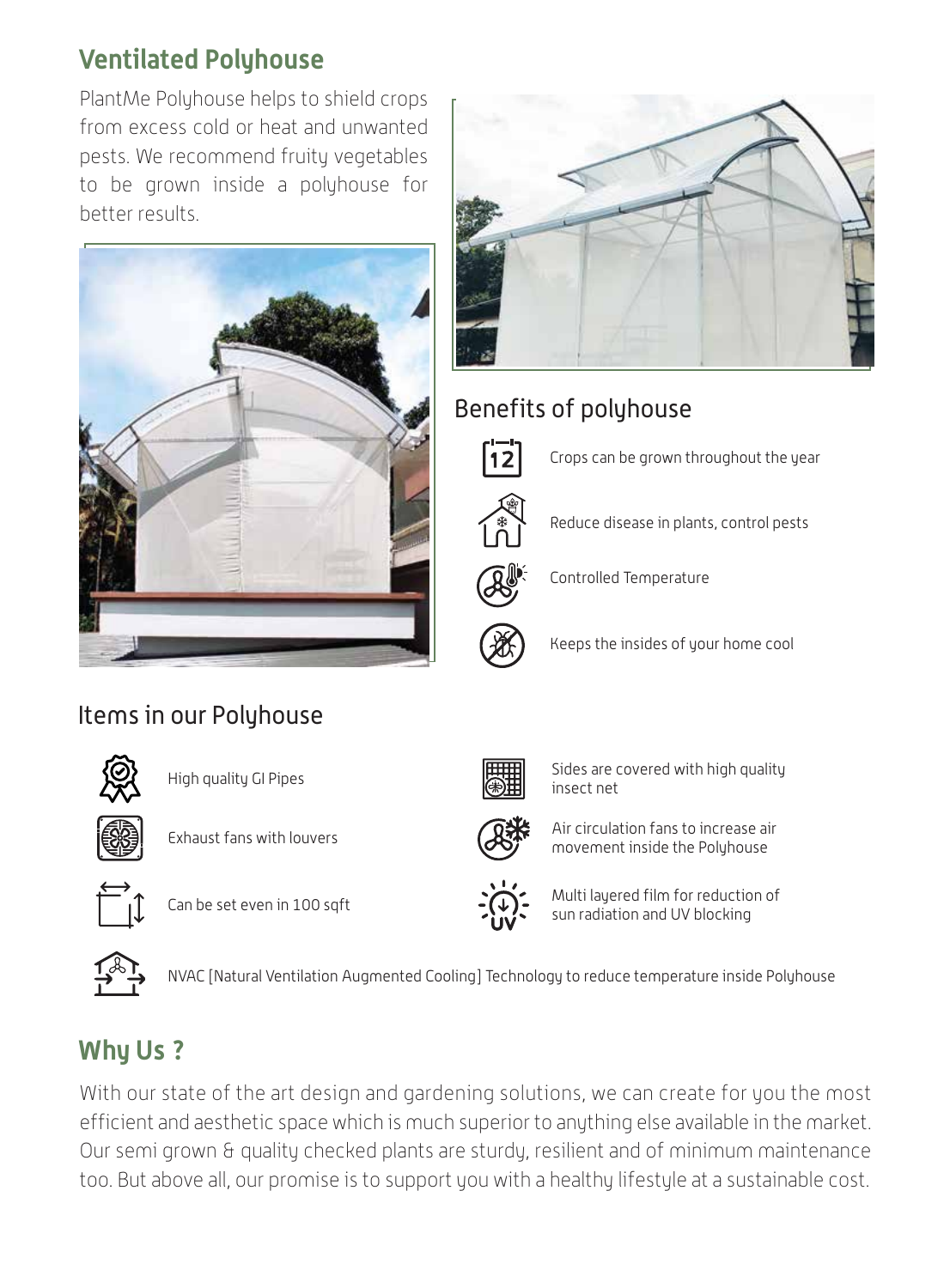#### **Shortening the Food Chain: Farming in the City**

Large-scale commercial agriculture uses chemicals intensively and has ruinous environmental impacts. Long-distance food transport boosts our carbon footprint. And food safety problems related to commercial agriculture are a growing concern.

PlantMe can help you make organic vegetables at home and bring down the need to buy from the market, hence save money, eat food free from pesticides, preserve food for future and stay healthy.

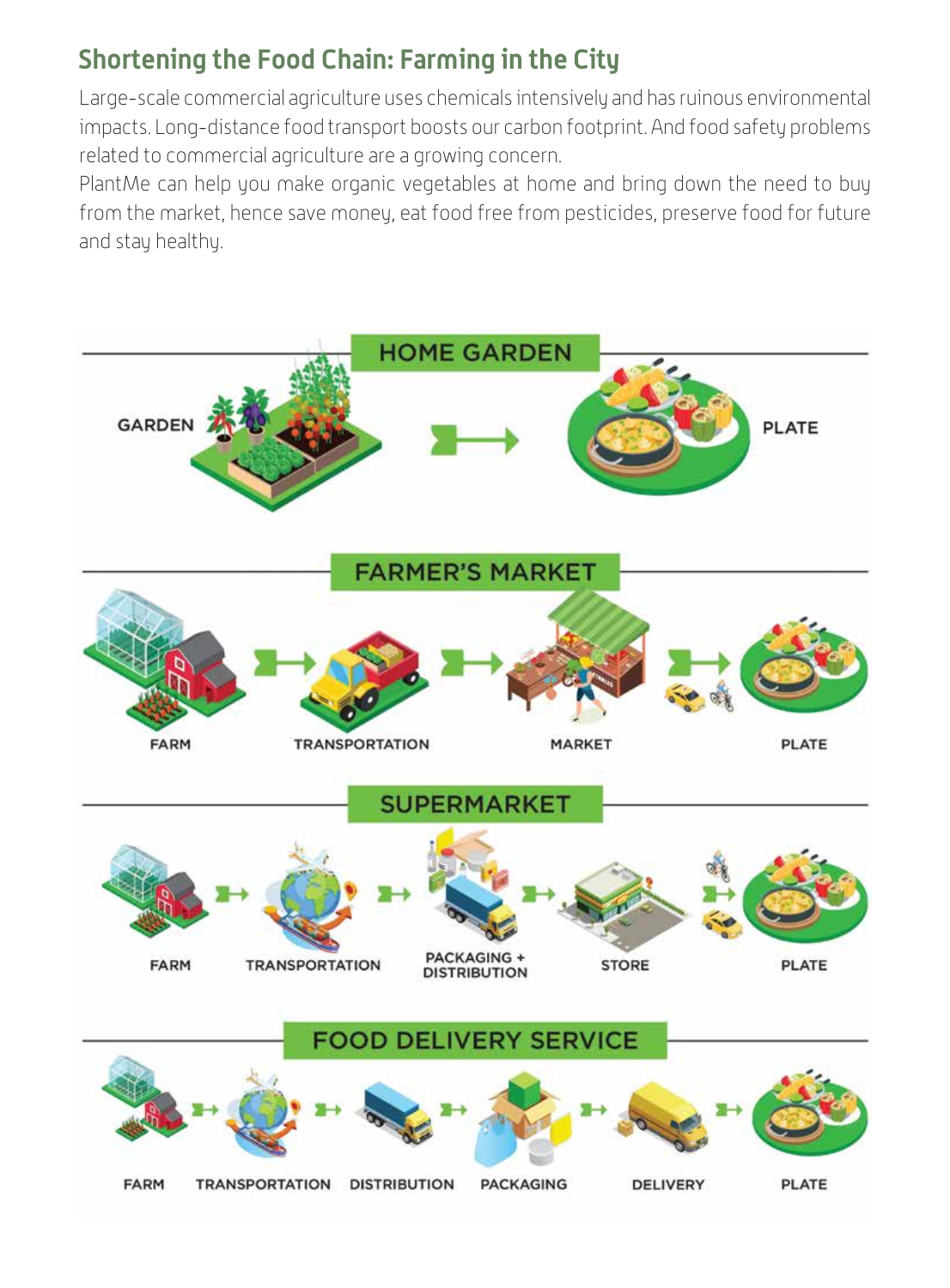

"Excellent concept . Home kits are made of high quality food grade pipes and very easy to use. Thank you PlantMe for the awesome customer experience."

Dr. K C Chandrasekharan Nair CEO of Trinity College of Engineering Former Founder CFO at Technopark



"I am really happy with my new vegetable garden. The PlantMe people have good vision and they have done a great job. I wish them a great success in their venture."

Dr. G Babu Civil Surgeon (Rtd) Insurance Medical Services, Govt of Kerala

"A wonderful concept which adopts modern agriculture methods that takes care of your health. I would definitely recomend them."

Dr. Anoop Vincent MBBS, MD, Senior Consultant Psychiatrist Deputy Medical Superintendent & HOD Psychiatry SNIMS Chalakka, Kunnukara



"Thanks PlantME for setting up my salad garden. It requires less effort , low maintenance and provides high yield .My family and kids are now having highly nutritious food. I wish them all the best."

Mr. Mubeen

CEO & Chairman - Team Velocity International Business Consultant :- Milifestyle Marketing global Pvt. Ltd.

"It's a commendable work and these people are a great example. I bless them from my heart"

Dr. K Parameswaran Nair Senior Radiologist, Ultrasonologist & Retired associate professor SUT Hospital, Trivandrum

For more info please visit  $\bigoplus$  www.plantmeagro.com